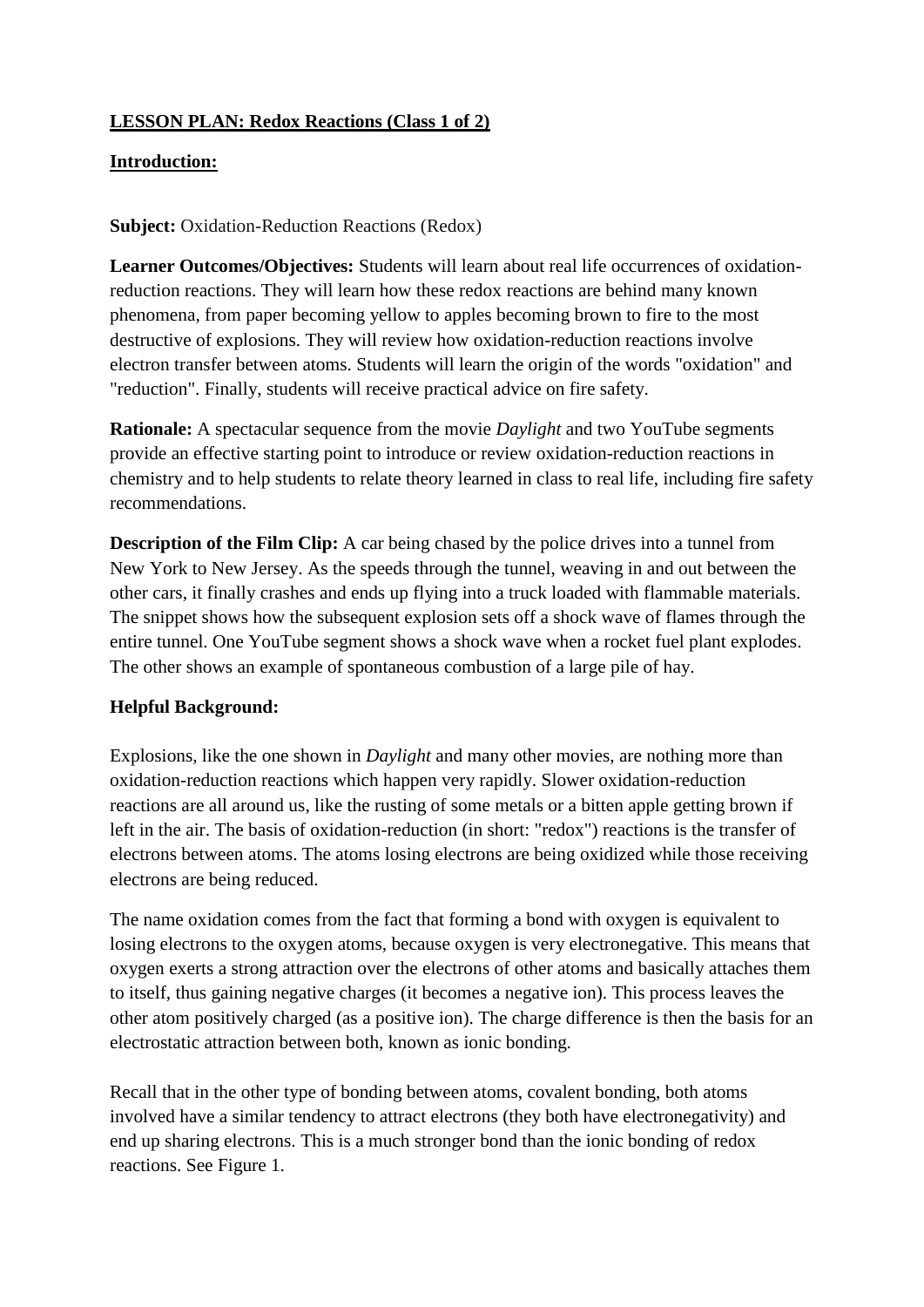

Figure 1. Atomic Bonding: lonic and covalent bonds with one electron

So, the term oxidation can refer to the bonding with oxygen or the loss of electrons. These are two different ways to describe the same process. There is a third meaning of the term oxidation, which is the loss of whole hydrogen atoms by a molecule. This is related to both previous meanings in that oxidizing agents remove hydrogen atoms from (generally organic) compounds when they are available.

Scientists have devised a way to unify all three meanings in one, defined as "the increase in oxidation number." This also explains the origin of the word reduction, as it then means "reducing the oxidation number." For a detailed explanation of oxidation numbers.

Let us now review the oxidation reactions in terms of their speed and release of heat and light. Old paper becoming yellow, or potatoes and apples becoming brown, do not release either. In the rusting of iron, however, it is known that heat is released very slowly. It is not noticeable, but it can be measured.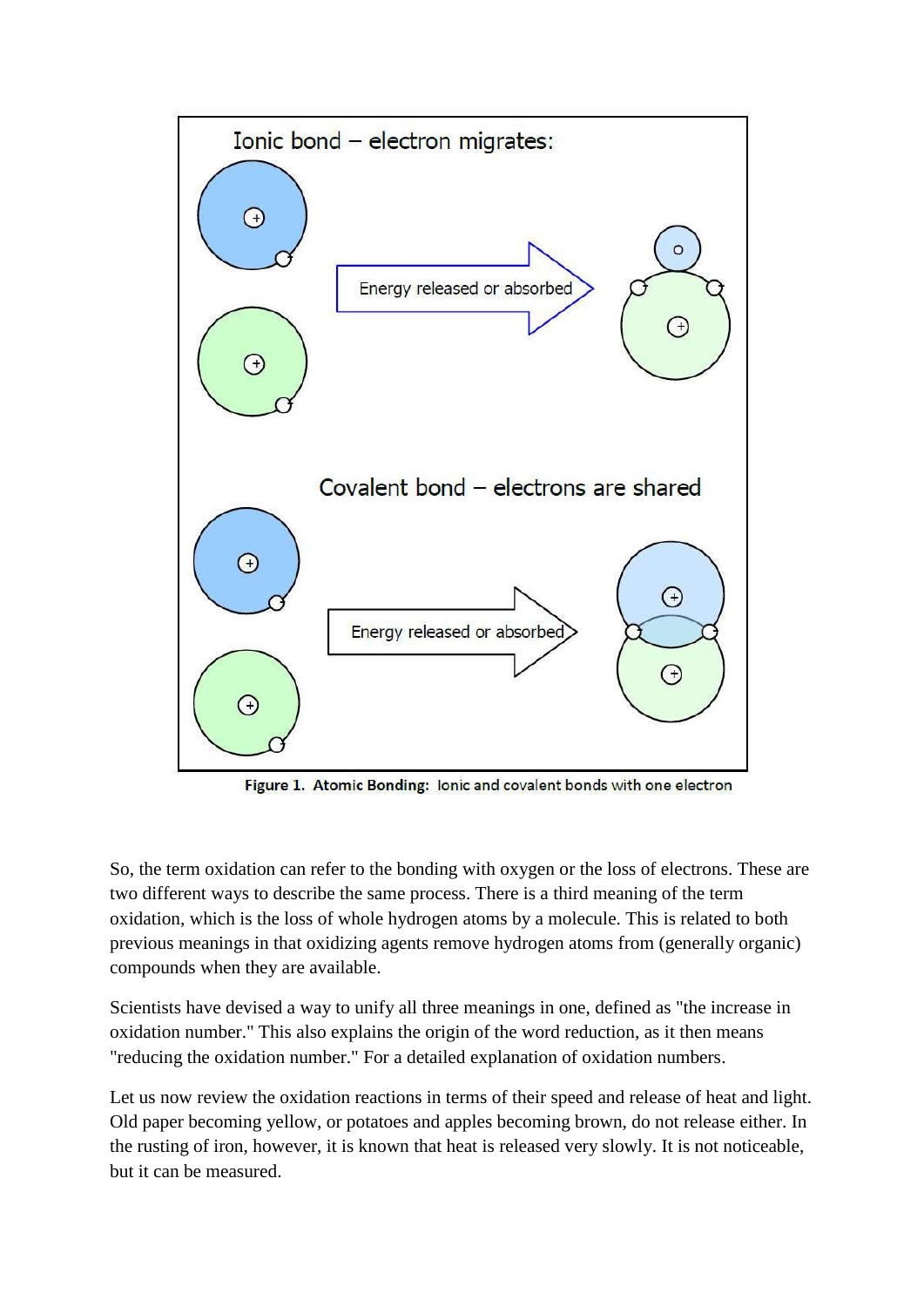The next step up in oxidation is combustion. A steady release of heat and light is produced. A frequent example is organic compounds made of carbon and hydrogen that are oxidized by gaseous oxygen. This is the case of fossil fuels in their different forms used to power engines, or provide heat in fires or kitchens. Combustion can happen to gases, liquids and solids. A particular case is the combustion of metals, which release light of different colors and is used in fireworks.

Combustion needs the fuel to reach a certain temperature in order to start. When this temperature is very low for a particular material, it can happen that it ignites spontaneously. What happens in the clip from *Daylight* is more violent still: what we know as an explosion is a very rapid, practically instantaneous oxidation, with intense heat and light release, plus an increased pressure due to rapid release of gases (products of the redox reaction). This makes a loud noise and creates a shock wave. If this shock wave is subsonic what really drives the propagation of the fire in the explosive blast is the rapid heat transfer to the materials above the temperature they need to ignite. This is called a deflagration. When the shock wave is supersonic, the high overpressures that are created when it heats materials above their autoignition temperature (kindling point) drives the explosion. This is called detonation and is the most violent oxidation mechanism.

*Advice on how to deal with a person in flames:* As seen in the final sequence of the segment, a person who is in flames can be helped by making them roll on the floor and by wrapping them in a blanket or anything that can stop oxygen from feeding the flame. Usually people in this situation are in shock or panic, and they need to be helped, or even forced to let themselves be helped in this way. In some places there are special fire blankets placed beside fire extinguishers.

# **DEFINITIONS OF OXIDATION AND REDUCTION (REDOX)**

This section looks at the various definitions of oxidation and reduction (redox) in terms of the transfer of oxygen, hydrogen and electrons. It also explains the terms oxidising agent and reducing agent.

# **Oxidation and reduction in terms of oxygen transfer**

# Definitions

- Oxidation is gain of oxygen.
- Reduction is loss of oxygen.

For example, in the extraction of iron from its ore: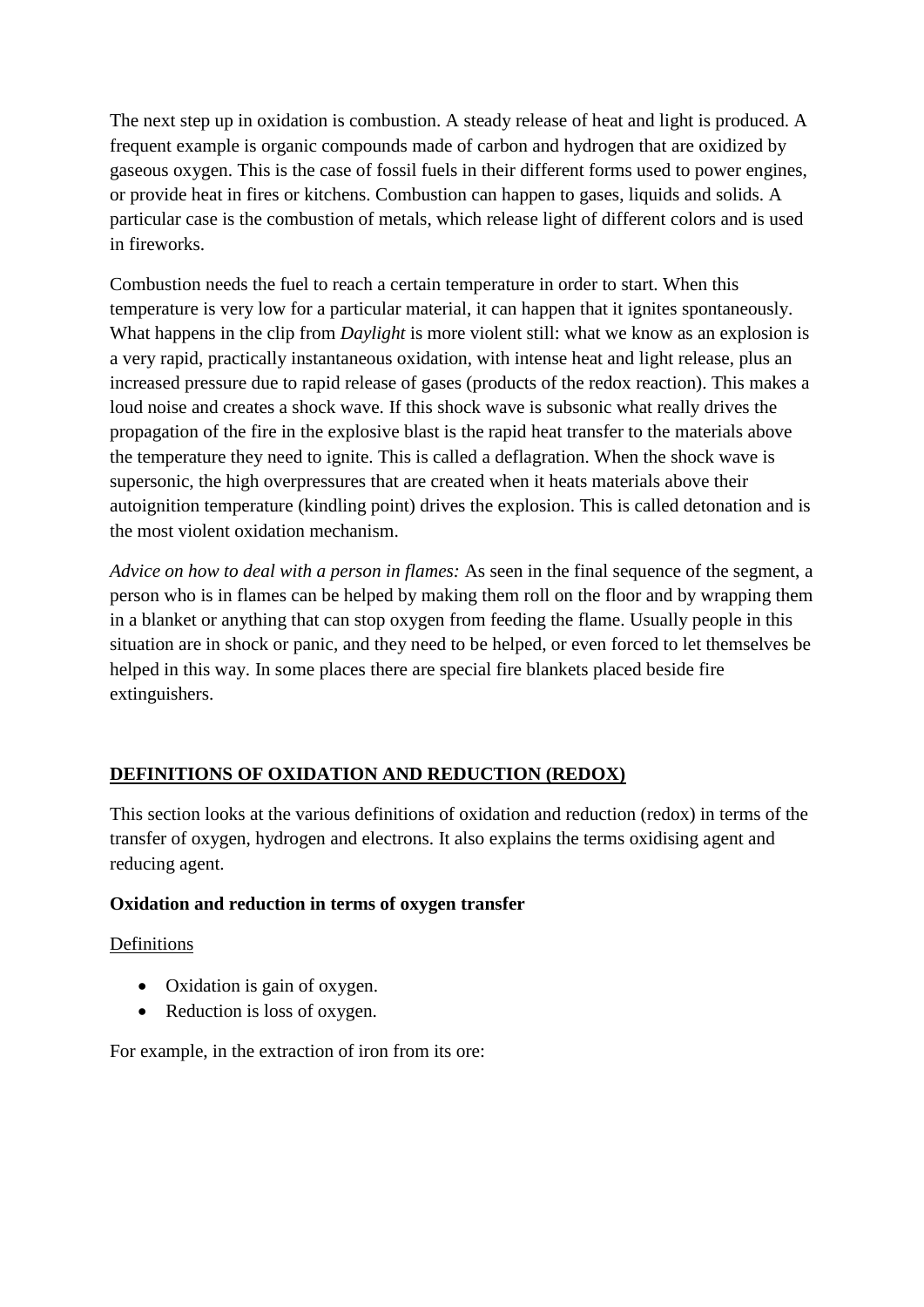

Because both reduction and oxidation are going on side-by-side, this is known as a redox reaction.

### **Oxidising and reducing agents**

An oxidising agent is substance which oxidises something else. In the above example, the iron(III) oxide is the oxidising agent.

A reducing agent reduces something else. In the equation, the carbon monoxide is the reducing agent.

- Oxidising agents give oxygen to another substance.
- Reducing agents remove oxygen from another substance.

### **Oxidation and reduction in terms of hydrogen transfer**

These are old definitions which aren't used very much nowadays. The most likely place you will come across them is in organic chemistry.

### Definitions

- Oxidation is loss of hydrogen.
- Reduction is gain of hydrogen.

Notice that these are exactly the opposite of the oxygen definitions.

For example, ethanol can be oxidised to ethanal:



You would need to use an oxidising agent to remove the hydrogen from the ethanol. A commonly used oxidising agent is potassium dichromate(VI) solution acidified with dilute sulphuric acid.

Ethanal can also be reduced back to ethanol again by adding hydrogen to it. A possible reducing agent is sodium tetrahydridoborate, NaBH4. Again the equation is too complicated to be worth bothering about at this point.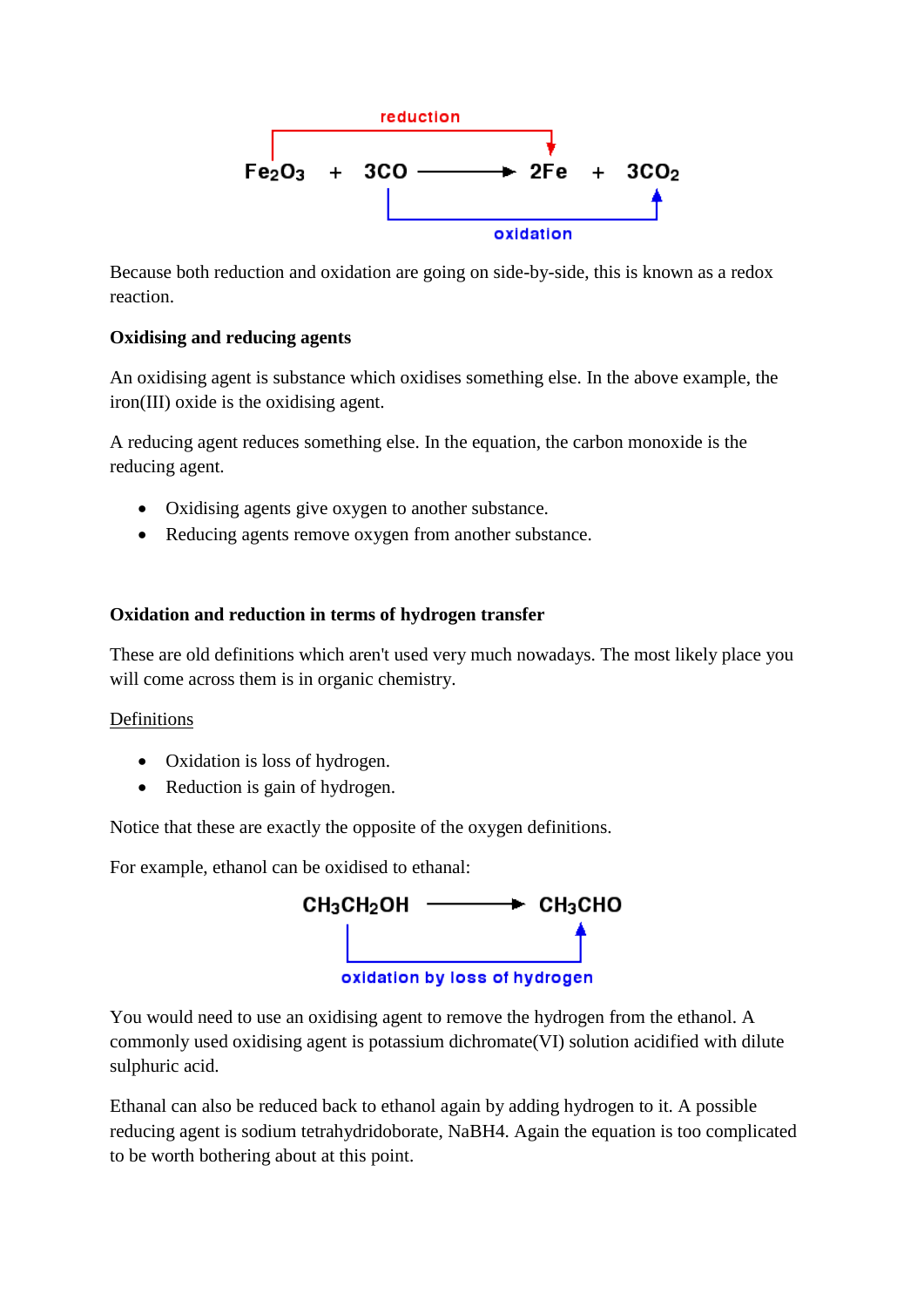

An update on oxidising and reducing agents

- Oxidising agents give oxygen to another substance or remove hydrogen from it.
- Reducing agents remove oxygen from another substance or give hydrogen to it.

#### **Oxidation and reduction in terms of electron transfer**

This is easily the most important use of the terms oxidation and reduction at A level.

#### Definitions

- Oxidation is loss of electrons.
- Reduction is gain of electrons.

It is essential that you remember these definitions. There is a very easy way to do this. As long as you remember that you are talking about electron transfer:

OIL RIG

oxidation is loss reduction is gain

A simple example

The equation shows a simple redox reaction which can obviously be described in terms of oxygen transfer.

 $CuO + Mg$   $\longrightarrow$   $Cu + MgO$ 

Copper(II) oxide and magnesium oxide are both ionic. The metals obviously aren't. If you rewrite this as an ionic equation, it turns out that the oxide ions are spectator ions and you are left with:



A last comment on oxidising and reducing agents

If you look at the equation above, the magnesium is reducing the copper(II) ions by giving them electrons to neutralise the charge. Magnesium is a reducing agent.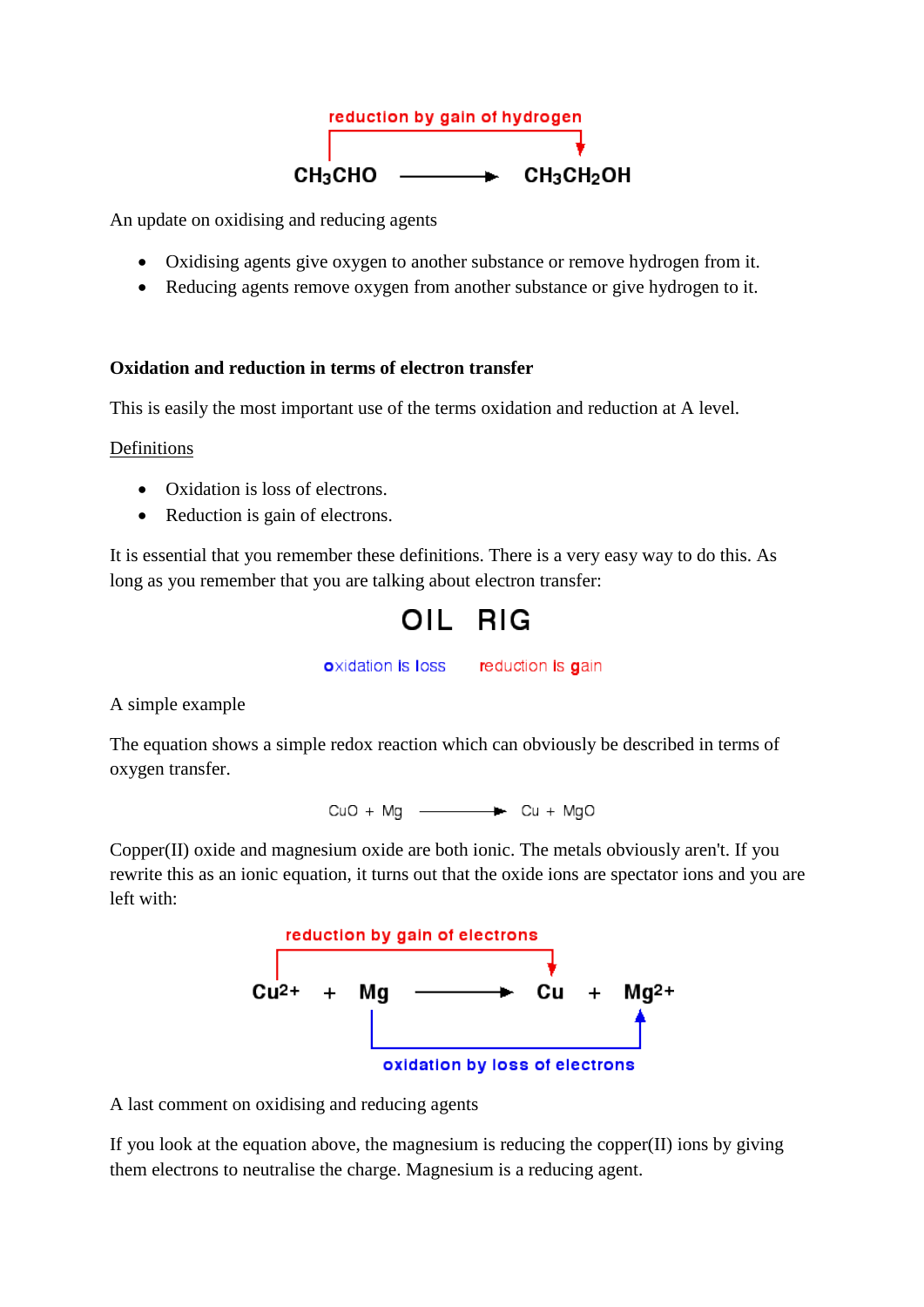Looking at it the other way round, the copper(II) ions are removing electrons from the magnesium to create the magnesium ions. The copper(II) ions are acting as an oxidising agent.

### Warning!

This is potentially very confusing if you try to learn both what oxidation and reduction mean in terms of electron transfer, and also learn definitions of oxidising and reducing agents in the same terms.

Personally, I would recommend that you work it out if you need it. The argument (going on inside your head) would go like this if you wanted to know, for example, what an oxidising agent did in terms of electrons:

- An oxidising agent oxidises something else.
- Oxidation is loss of electrons (OIL RIG).
- That means that an oxidising agent takes electrons from that other substance.
- So an oxidising agent must gain electrons.
- Or you could think it out like this:
- An oxidising agent oxidises something else.
- That means that the oxidising agent must be being reduced.
- Reduction is gain of electrons (OIL RIG).
- So an oxidising agent must gain electrons.
- Understanding is a lot safer than thoughtless learning!

# **WRITING IONIC EQUATIONS FOR REDOX REACTIONS**

This section explains how to work out electron-half-reactions for oxidation and reduction processes, and then how to combine them to give the overall ionic equation for a redox reaction. This is an important skill in inorganic chemistry.

Don't worry if it seems to take you a long time in the early stages. It is a fairly slow process even with experience. Take your time and practice as much as you can.

# **Electron-half-equations**

What is an electron-half-equation?

When magnesium reduces hot copper(II) oxide to copper, the ionic equation for the reaction is:

 $Cu^{2+} + Mg$   $--- \rightarrow Cu + Mg^{2+}$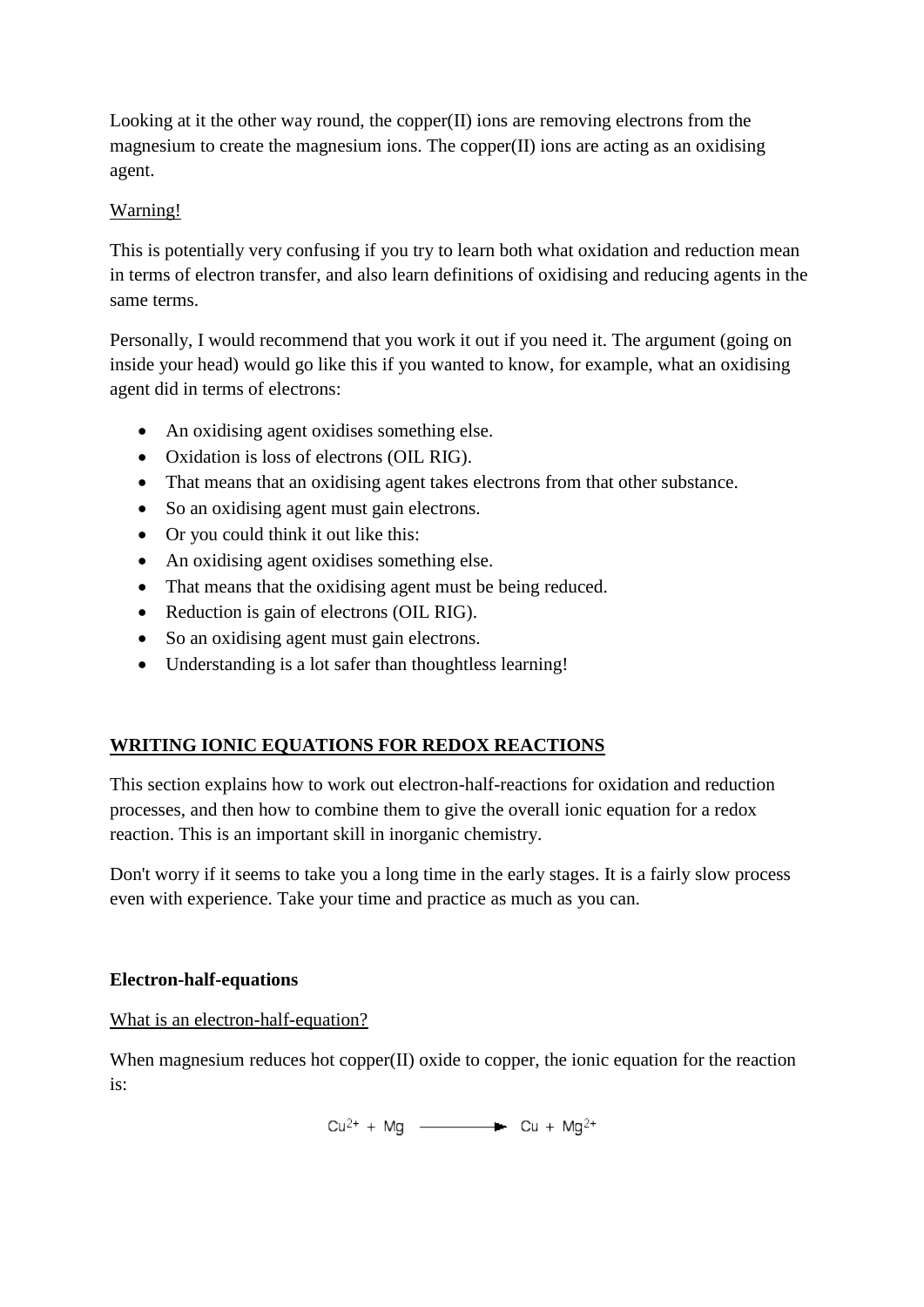You can split the ionic equation into two parts, and look at it from the point of view of the magnesium and of the copper(II) ions separately. This shows clearly that the magnesium has lost two electrons, and the copper(II) ions have gained them.

$$
Mg \longrightarrow Mg^{2+} + 2e^{-}
$$
  
\n
$$
Cu^{2+} + 2e^{-} \longrightarrow Cu
$$

These two equations are described as "electron-half-equations" or "half-equations" or "ionichalf-equations" or "half-reactions" - lots of variations all meaning exactly the same thing!

Any redox reaction is made up of two half-reactions: in one of them electrons are being lost (an oxidation process) and in the other one those electrons are being gained (a reduction process).

### **Working out electron-half-equations and using them to build ionic equations**

In the example above, we've got at the electron-half-equations by starting from the ionic equation and extracting the individual half-reactions from it. That's doing everything entirely the wrong way round!

In reality, you almost always start from the electron-half-equations and use them to build the ionic equation.

### Example 1: The reaction between chlorine and iron(II) ions

Chlorine gas oxidises iron(II) ions to iron(III) ions. In the process, the chlorine is reduced to chloride ions.

You would have to know this, or be told it by an examiner. In building equations, there is quite a lot that you can work out as you go along, but you have to have somewhere to start from!

You start by writing down what you know for each of the half-reactions. In the chlorine case, you know that chlorine (as molecules) turns into chloride ions:

 $Cl_2$   $\longrightarrow$   $Cl^2$ 

The first thing to do is to balance the atoms that you have got as far as you possibly can:

 $Cl_2$   $\longrightarrow$  2Cl-

ALWAYS check that you have the existing atoms balanced before you do anything else. If you forget to do this, everything else that you do afterwards is a complete waste of time!

Now you have to add things to the half-equation in order to make it balance completely.

All you are allowed to add are: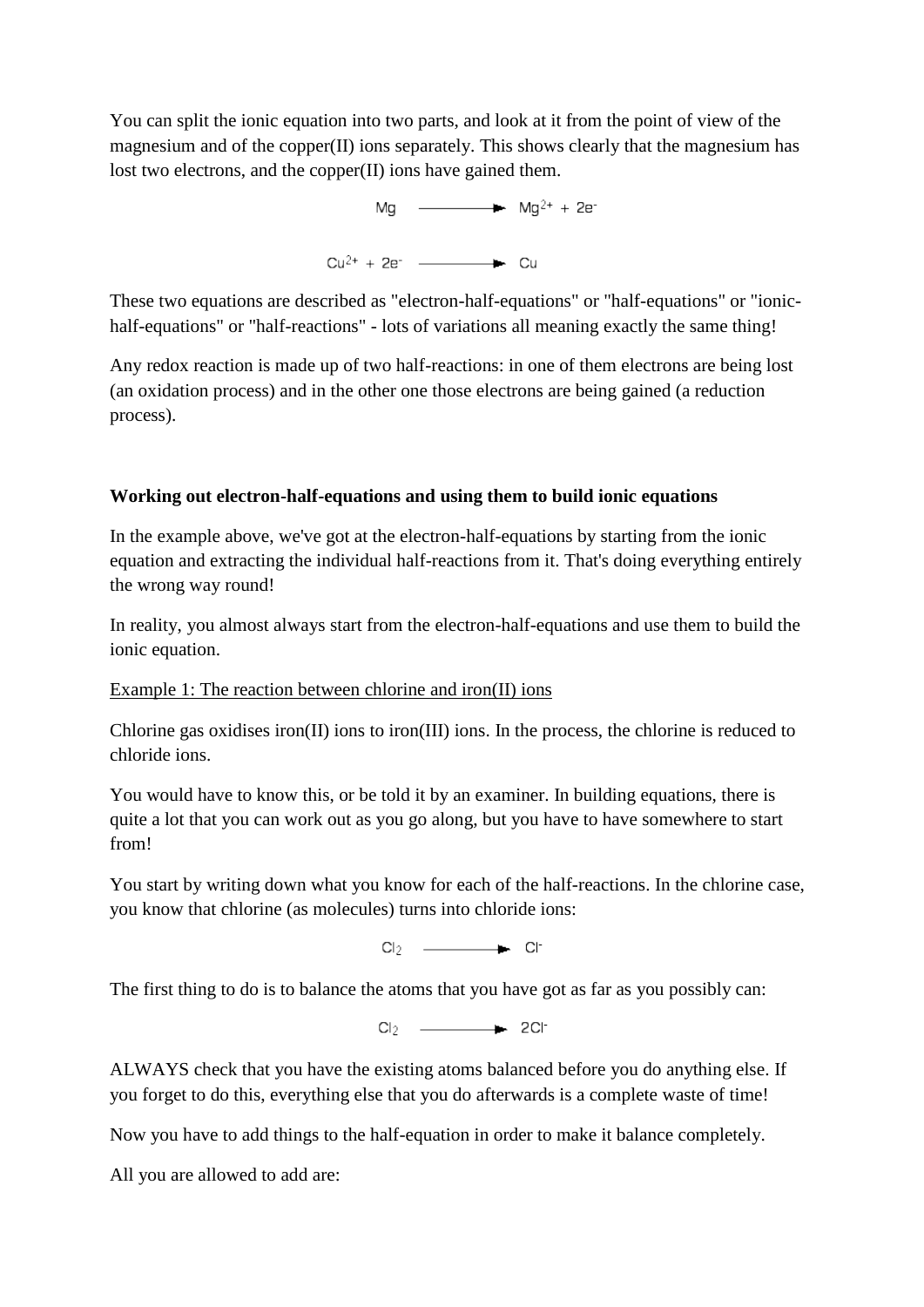- electrons
- water
- hydrogen ions (unless the reaction is being done under alkaline conditions in which case, you can add hydroxide ions instead)

In the chlorine case, all that is wrong with the existing equation that we've produced so far is that the charges don't balance. The left-hand side of the equation has no charge, but the righthand side carries 2 negative charges. That's easily put right by adding two electrons to the left-hand side. The final version of the half-reaction is:

 $Cl_2 + 2e^-$  2Cl-

Now you repeat this for the iron(II) ions. You know (or are told) that they are oxidised to iron(III) ions. Write this down:

 $F \cdot a^{2+}$   $F \cdot a^{3+}$ 

The atoms balance, but the charges don't. There are 3 positive charges on the right-hand side, but only 2 on the left.

You need to reduce the number of positive charges on the right-hand side. That's easily done by adding an electron to that side:

Combining the half-reactions to make the ionic equation for the reaction

What we've got at the moment is this:



It is obvious that the iron reaction will have to happen twice for every chlorine molecule that reacts. Allow for that, and then add the two half-equations together.

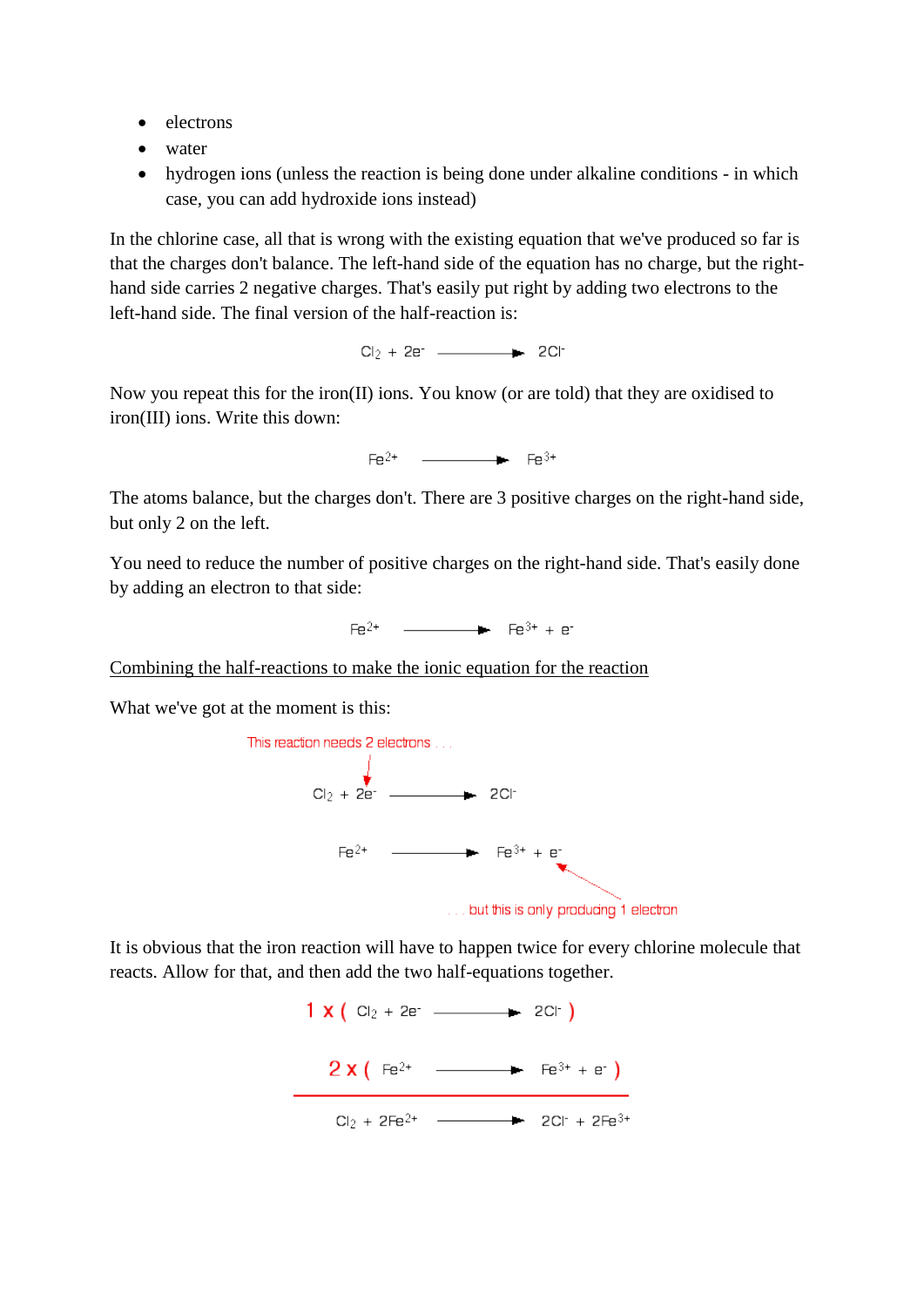But don't stop there!! Check that everything balances - atoms and charges. It is very easy to make small mistakes, especially if you are trying to multiply and add up more complicated equations.

You will notice that I haven't bothered to include the electrons in the added-up version. If you think about it, there are bound to be the same number on each side of the final equation, and so they will cancel out. If you aren't happy with this, write them down and then cross them out afterwards!

### Example 2: The reaction between hydrogen peroxide and manganate(VII) ions

The first example was a simple bit of chemistry which you may well have come across. The technique works just as well for more complicated (and perhaps unfamiliar) chemistry.

Manganate(VII) ions, MnO4-, oxidise hydrogen peroxide, H2O2, to oxygen gas. The reaction is done with potassium manganate(VII) solution and hydrogen peroxide solution acidified with dilute sulphuric acid.

During the reaction, the manganate(VII) ions are reduced to manganese(II) ions.

Let's start with the hydrogen peroxide half-equation. What we know is:

 $H_2O_2$   $\longrightarrow$  02

The oxygen is already balanced. What about the hydrogen?

All you are allowed to add to this equation are water, hydrogen ions and electrons. If you add water to supply the extra hydrogen atoms needed on the right-hand side, you will mess up the oxygens again - that's obviously wrong!

Add two hydrogen ions to the right-hand side.

 $H_2O_2$   $\longrightarrow$   $O_2 + 2H^+$ 

Now all you need to do is balance the charges. You would have to add 2 electrons to the righthand side to make the overall charge on both sides zero.

 $H_2O_2$   $\longrightarrow$   $\bullet$   $O_2 + 2H^+ + 2e^-$ 

Now for the manganate(VII) half-equation:

You know (or are told) that the manganate (VII) ions turn into manganese (II) ions. Write that down.

 $MnO4^ \longrightarrow$   $Mn^{2+}$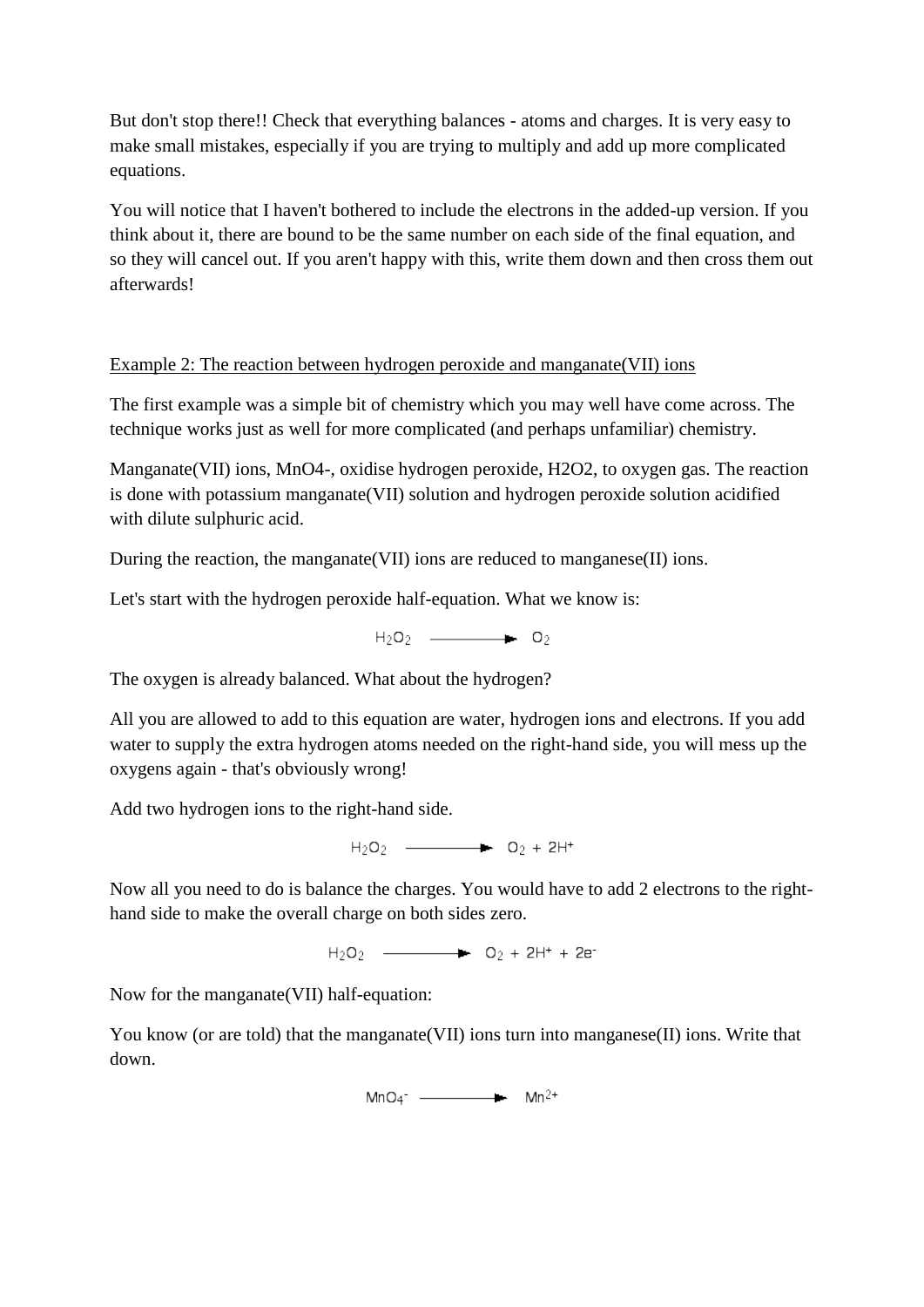The manganese balances, but you need four oxygens on the right-hand side. These can only come from water - that's the only oxygen-containing thing you are allowed to write into one of these equations in acid conditions.

 $MnO4^{-}$   $\longrightarrow$   $Mn^{2+} + 4H_2O$ 

By doing this, we've introduced some hydrogens. To balance these, you will need 8 hydrogen ions on the left-hand side.

 $MnO4^{+} + 8H^{+}$   $\longrightarrow$   $Mn^{2+} + 4H_{2}O$ 

Now that all the atoms are balanced, all you need to do is balance the charges. At the moment there are a net  $7+$  charges on the left-hand side (1- and  $8+$ ), but only  $2+$  on the right. Add 5 electrons to the left-hand side to reduce the 7+ to 2+.

This is the typical sort of half-equation which you will have to be able to work out. The sequence is usually:

- Balance the atoms apart from oxygen and hydrogen.
- Balance the oxygens by adding water molecules.
- Balance the hydrogens by adding hydrogen ions.
- Balance the charges by adding electrons.

#### Combining the half-reactions to make the ionic equation for the reaction

The two half-equations we've produced are:



You have to multiply the equations so that the same number of electrons are involved in both. In this case, everything would work out well if you transferred 10 electrons.

$$
2 \times (\text{MnO4}^{\circ} + \text{BH}^{\circ} + \text{Be}^{\circ} \longrightarrow \text{Mn}^{2+} + 4\text{H}_{2}\text{O})
$$
  

$$
5 \times (\text{H}_{2}\text{O}_{2} \longrightarrow \text{O}_{2} + 2\text{H}^{\circ} + 2\text{e}^{\circ})
$$
  

$$
2\text{MnO4}^{\circ} + 16\text{H}^{\circ} + 5\text{H}_{2}\text{O}_{2} \longrightarrow 2\text{Mn}^{2+} + 8\text{H}_{2}\text{O} + 5\text{O}_{2} + 10\text{H}^{\circ}
$$

But this time, you haven't quite finished. During the checking of the balancing, you should notice that there are hydrogen ions on both sides of the equation: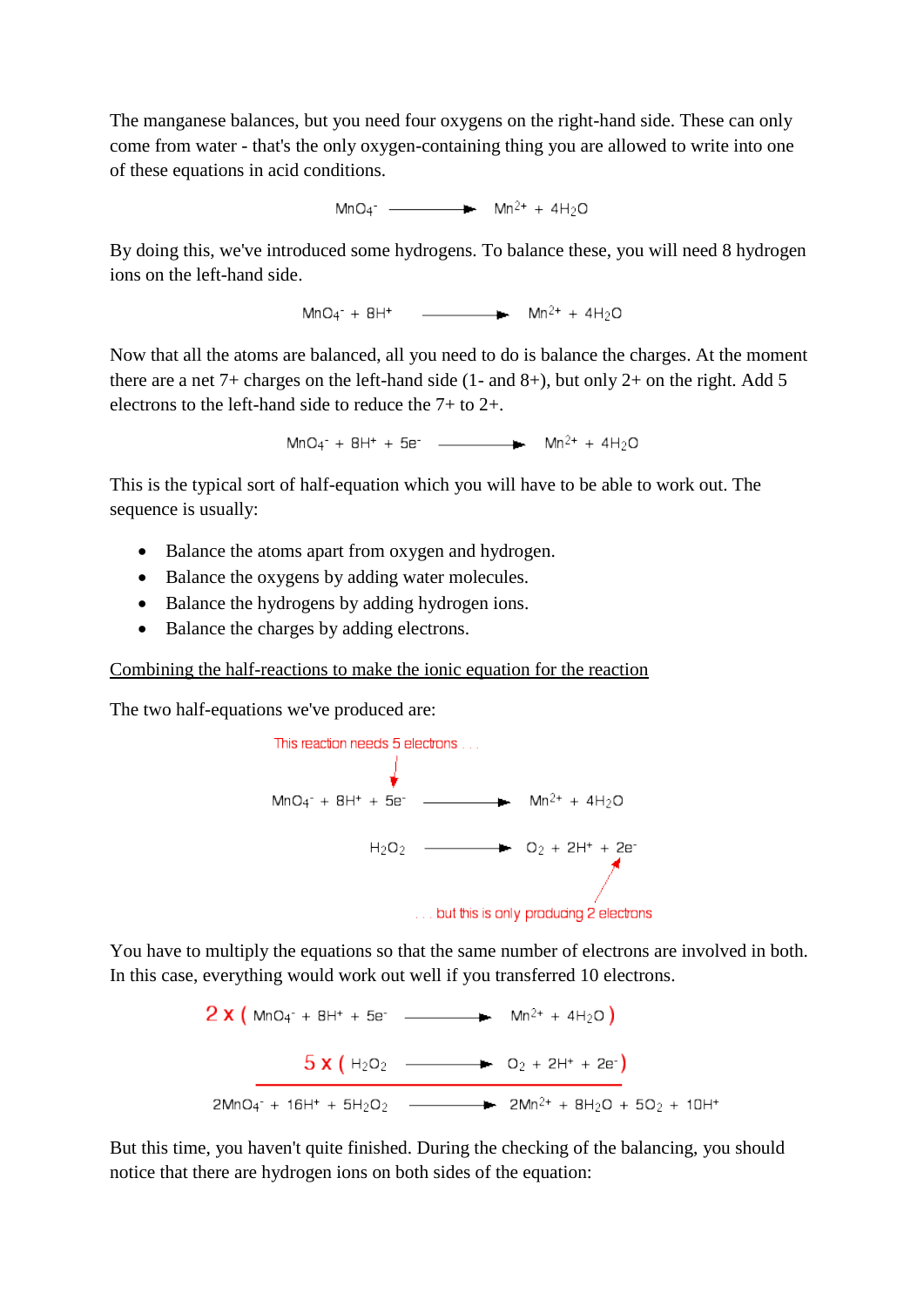

You can simplify this down by subtracting 10 hydrogen ions from both sides to leave the final version of the ionic equation - but don't forget to check the balancing of the atoms and charges!

 $2MnO_4$ <sup>-</sup> + 6H<sup>+</sup> + 5H<sub>2</sub>O<sub>2</sub> -  $\longrightarrow$  2Mn<sup>2+</sup> + 8H<sub>2</sub>O + 5O<sub>2</sub>

You will often find that hydrogen ions or water molecules appear on both sides of the ionic equation in complicated cases built up in this way. Always check, and then simplify where possible.

### Example 3: The oxidation of ethanol by acidified potassium dichromate(VI)

This technique can be used just as well in examples involving organic chemicals. Potassium dichromate(VI) solution acidified with dilute sulphuric acid is used to oxidise ethanol,  $CH<sub>3</sub>CH<sub>2</sub>OH$ , to ethanoic acid,  $CH<sub>3</sub>COOH$ .

The oxidising agent is the dichromate(VI) ion,  $Cr_2O_7^{2}$ . This is reduced to chromium(III) ions,  $Cr^{3+}$ .

We'll do the ethanol to ethanoic acid half-equation first. Using the same stages as before, start by writing down what you know:

CH3CH2OH - EH3COOH

Balance the oxygens by adding a water molecule to the left-hand side:

 $CH_3CH_2OH + H_2O$  \_\_\_\_\_\_\_\_\_\_\_\_\_\_\_\_\_CH<sub>3</sub>COOH

Add hydrogen ions to the right-hand side to balance the hydrogens:

 $CH_3CH_2OH + H_2O$   $\longrightarrow$   $CH_3COOH + 4H^+$ 

And finally balance the charges by adding 4 electrons to the right-hand side to give an overall zero charge on each side:

 $CH_3CH_2OH + H_2O$   $\longrightarrow$   $\rightarrow$   $CH_3COOH + 4H^+ + 4e^-$ 

The dichromate(VI) half-equation contains a trap which lots of people fall into!

Start by writing down what you know:

What people often forget to do at this stage is to balance the chromiums. If you don't do that, you are doomed to getting the wrong answer at the end of the process! When you come to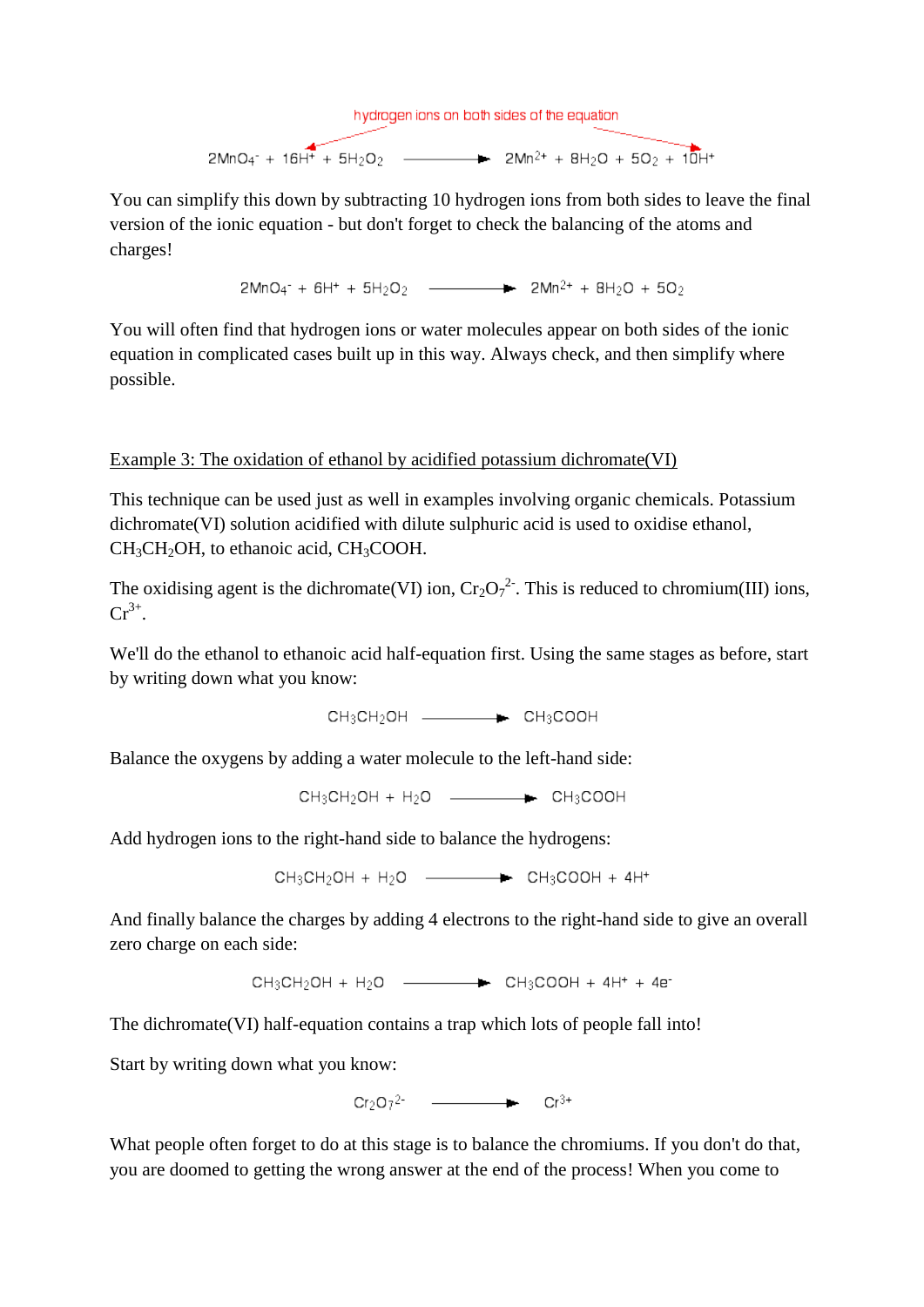balance the charges you will have to write in the wrong number of electrons - which means that your multiplying factors will be wrong when you come to add the half-equations . . . A complete waste of time!

 $Cr_2O_7^2$  - 2Cr<sup>3+</sup>

Now balance the oxygens by adding water molecules . . .

 $Cr_2O_7^2$  - 2Cr<sup>3+</sup> + 7H<sub>2</sub>O

. . . and the hydrogens by adding hydrogen ions:

 $Cr_2O_7^{2-}$  + 14H<sup>+</sup>  $\longrightarrow$   $2Cr^{3+}$  + 7H<sub>2</sub>O

Now all that needs balancing is the charges. Add 6 electrons to the left-hand side to give a net 6+ on each side.

Combining the half-reactions to make the ionic equation for the reaction

What we have so far is:

CH<sub>3</sub>CH<sub>2</sub>OH + H<sub>2</sub>O \n
$$
\longrightarrow
$$
 CH<sub>3</sub>COOH + 4H<sup>+</sup> + 4e<sup>-</sup>  
\n $Cr_2O_7^2$  + 14H<sup>+</sup> + 6e<sup>-</sup> \n $\longrightarrow$  2Cr<sup>3+</sup> + 7H<sub>2</sub>O

What are the multiplying factors for the equations this time? The simplest way of working this out is to find the smallest number of electrons which both 4 and 6 will divide into - in this case, 12. That means that you can multiply one equation by 3 and the other by 2.

The multiplication and addition looks like this:

 $3 \times (CH_3CH_2OH + H_2O \longrightarrow \rightarrow CH_3COOH + 4H^+ + 4e^{-})$ **2 X**  $\left(\frac{Cr_2O_7^{2+} + 14H^+ + 6e^+}{2Cr^{3+} + 7H_2O}\right)$  $3CH_3CH_2OH + 3H_2O$  -  $\longrightarrow$   $3CH_3COOH + 12H^+$ +  $2Cr_2O_7^2$  +  $28H^+$  $+4Cr^{3+}+14H_2O$ 

Now you will find that there are water molecules and hydrogen ions occurring on both sides of the ionic equation. You can simplify this to give the final equation:

$$
3CH_3CH_2OH + 2Cr_2O_7^2
$$
\n
$$
+ 16H^+ + 16H^+
$$
\n
$$
+ 11H_2O
$$

#### **PRACTICE PROBLEMS**

1. 
$$
H_3PO_2 + Cr_2O_7^2 \rightarrow H_3PO_4 + Cr^{3+}
$$

**2.**  $Ag + NO_3 \rightarrow Ag^+ + NO$